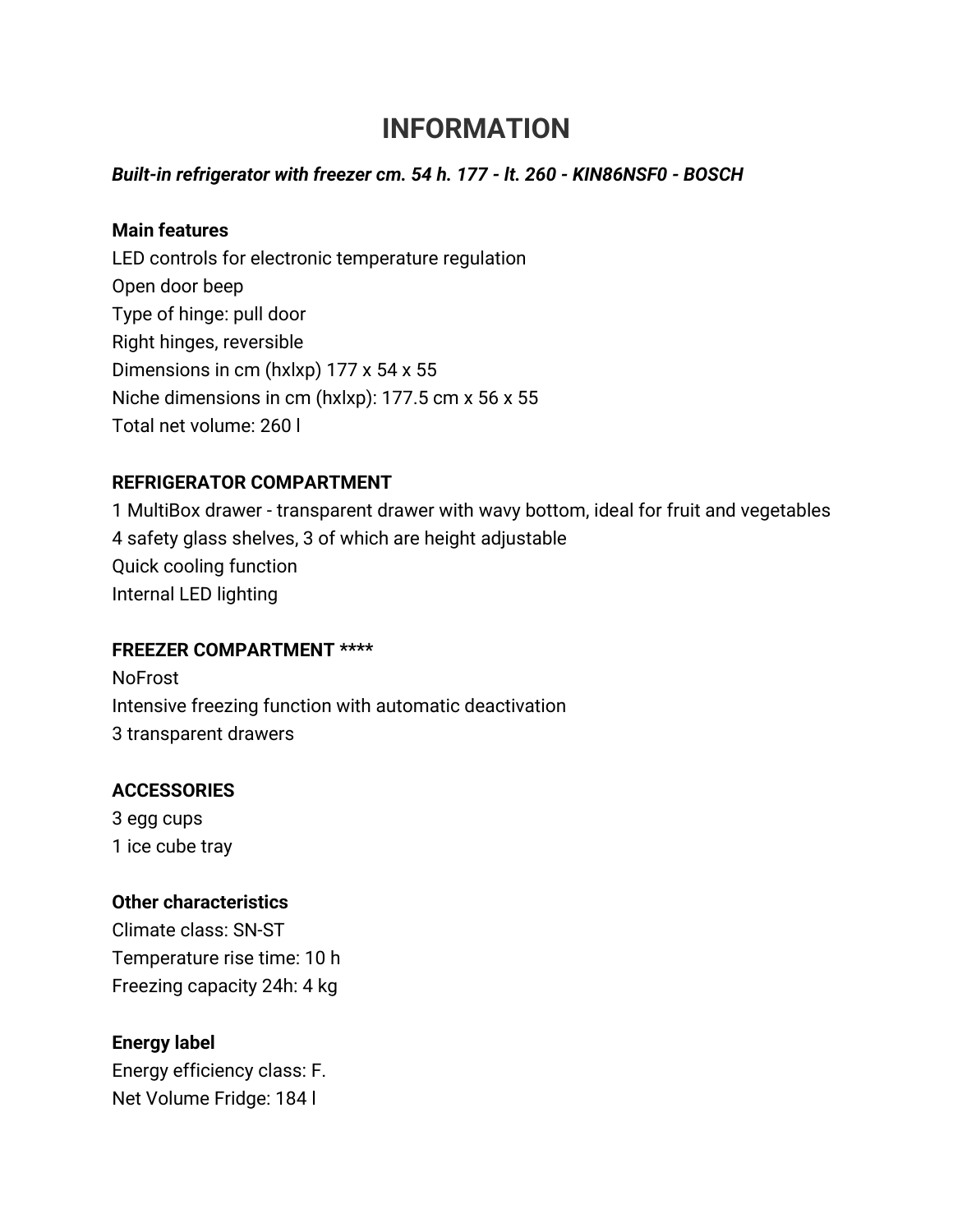Net Volume Freezer: 76 l Annual consumption: 293 kWh Airborne noise emissions: 39 db

#### **Homogeneous temperature throughout the refrigerator compartment**

A layered temperature in the refrigerator can damage the flavors of food and reduce its freshness over time. Thanks to EcoAirflow technology, humidity and temperature are evenly distributed throughout the refrigerator cavity, guaranteeing longer lasting freshness.

#### **More space for fresh food**

Storing large quantities of fruit and vegetables in abundance has never been easier. The MultiBox XXL drawer offers plenty of space for your fresh food.

## **Intelligent inverter technology: efficient interaction**

The intelligent interaction between thermal sensors, electronics and compressor has a name: Intelligent inverter technology. Thermal sensors constantly monitor the temperature inside and outside the integrated refrigerator. The changes are immediately reported to the electronic system so that the compressor adjusts its performance according to the current situation.

## **FreshSense: the perfect storage temperature**

Thanks to the optimal storage conditions, the foods maintain the ideal consistency; ice cream, for example, is neither too soft nor too hard. A constant temperature inside the refrigerator is a decisive factor in achieving greater freshness and aroma. FreshSense sensors constantly monitor and control room, refrigerator and freezer temperatures. This results in a constant temperature in the refrigerator, regardless of the outside temperature.

#### **Never defrost again**

Defrosting the refrigerator can be very tedious and time-consuming. Thanks to our new refrigerators with NoFrost technology, you can safely eliminate this task from your to-do list forever. Compared to traditional refrigerators, with NoFrost technology, the humidity in the air is collected in a centralized unit that defrosts automatically when necessary. The condensation is then channeled outside the refrigerator, where it evaporates. In this way, NoFrost keeps the refrigerator free from ice and it will not be necessary to defrost